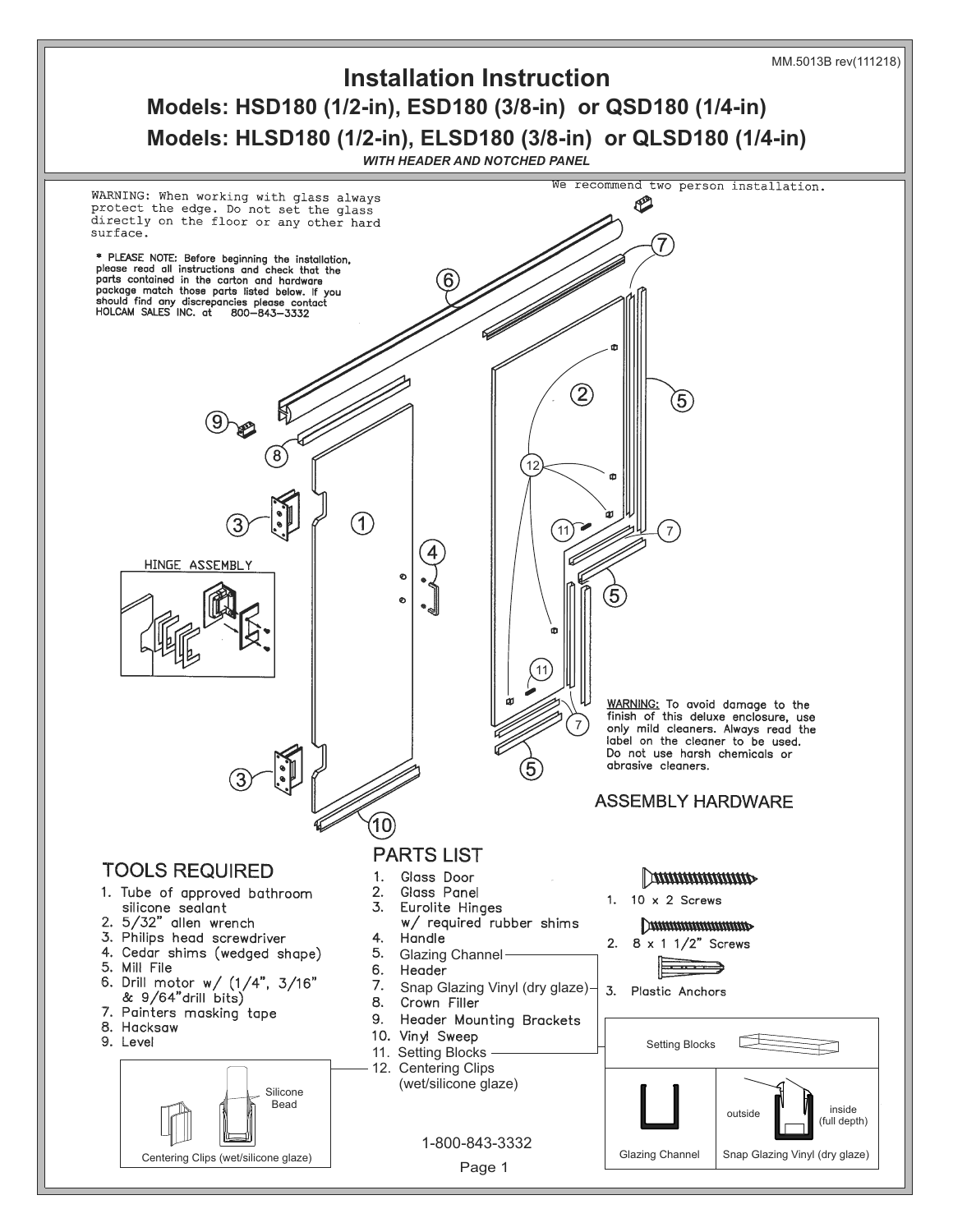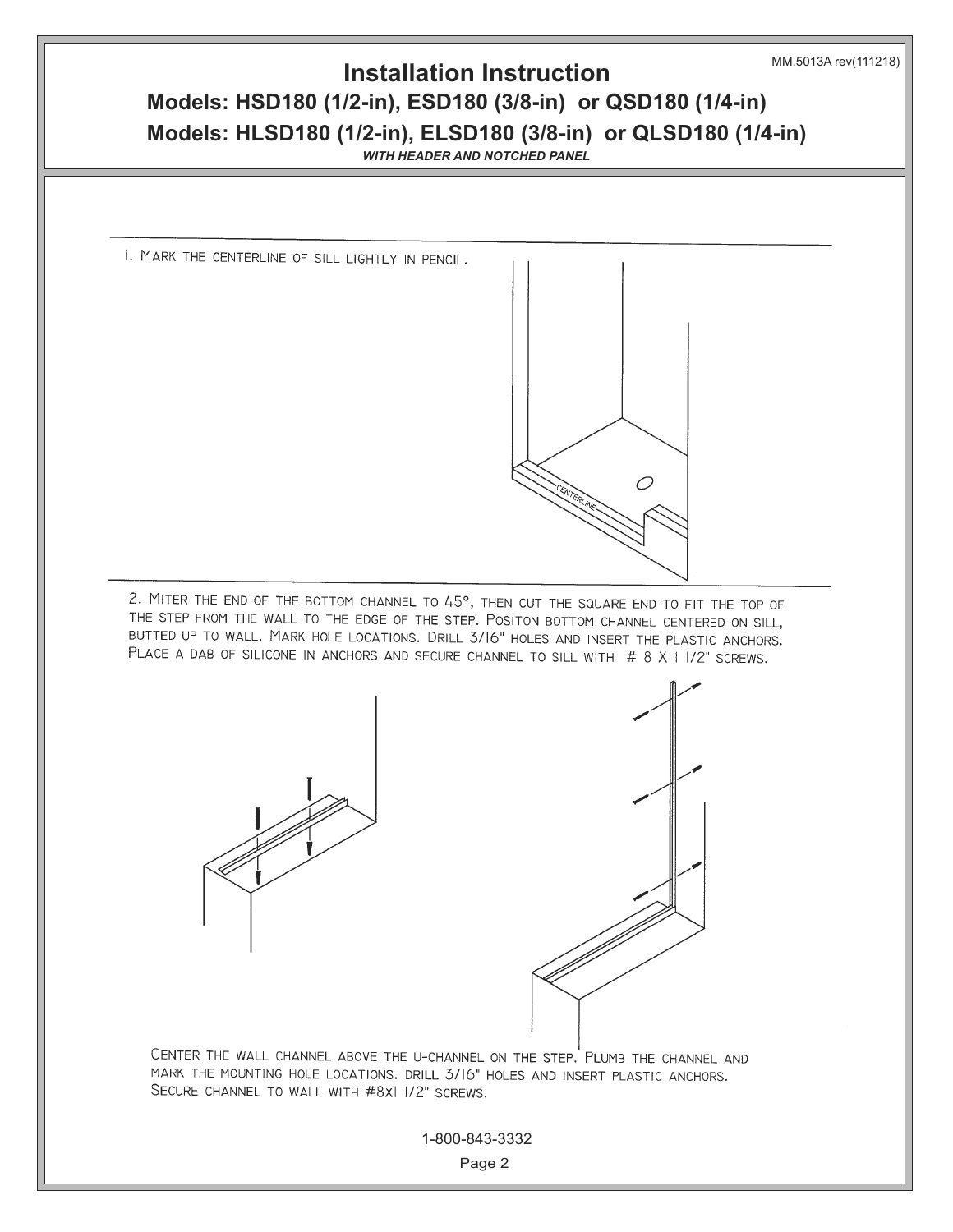## **Models: HSD180 (1/2-in), ESD180 (3/8-in) or QSD180 (1/4-in) Models: HLSD180 (1/2-in), ELSD180 (3/8-in) or QLSD180 (1/4-in) Installation Instruction**

*WITH HEADER AND NOTCHED PANEL*

3A. MEASURE FROM THE TOP OF THE POINT OF THE CHANNEL ON THE TOP OF THE STEP DOWN TO THE TOP OF THE SILL. MEASURE AND MARK THE CHANNEL FOR THE VERTICAL FACE OF THE STEP. CUT 45° MITER AND TEST FIT THE PART.



3B. MEASURE THE WIDTH OF THE LEG OF THE NOTCHED GLASS PANEL. MEASURE AND MARK THE BOTTOM CHANNEL. CUT THE BOTTOM CHANNEL TO SIZE AT THE SQUARE END. TEST FIT THE VERTICAL AND HORIZONTAL CHANNELS FOR A PROPER FIT. TRIM AS NEEDED.

3C. DRILL THE HOLES FOR MOUNTING THE CHANNELS THROUGH THE BOTTOM WALL OF THE CHANNELS. POSITION CHANNELS ON SILL AND MARK THE MOUNTING HOLE LOCATIONS. DRILL HOLES AND APPLY SOME SILICONE TO THE MOUNTING HOLES. SECURE CHANNELS TO SILL WITH #8xl I/2" screws.

3D. PLACE 1/4" SETTING BLOCKS INSIDE BOTH BOTTOM CHANNELS. POSITION PANEL GLASS IN BOTTOM CHANNELS AND WALL CHANNEL. GLASS SHOULD BE 1/4" ABOVE THE TOP OF THE WALL CHANNEL. POSITION NOTCHED GLASS PANEL IN BOTTOM CHANNEL LEAVING THE GLASS 1/16" PAST THE END OF THE BOTTOM U-CHANNEL.



EDGE OF GLASS OUT I/I6" FROM END OF CHANNEL

1-800-843-3332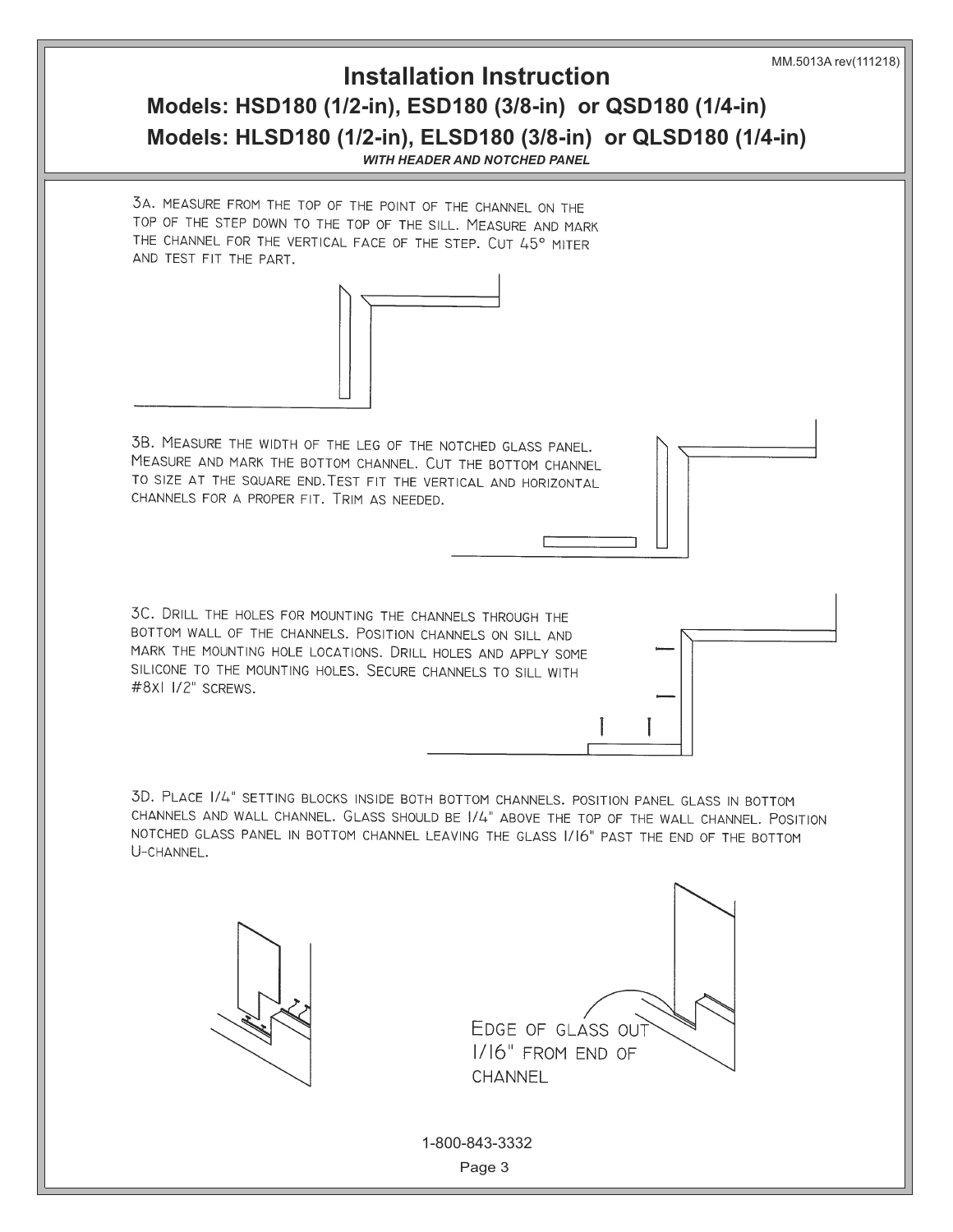MM.5013A rev(111218)

## **Models: HSD180 (1/2-in), ESD180 (3/8-in) or QSD180 (1/4-in) Models: HLSD180 (1/2-in), ELSD180 (3/8-in) or QLSD180 (1/4-in) Installation Instruction**

*WITH HEADER AND NOTCHED PANEL*

4. PLACE 1/2" SHIMS ALONG SILL TO SET DOOR GLASS ON. ALIGN DOOR ASSEMBLY WITH THE PANEL, CHECK DOOR FOR PLUMB CONDITION. MARK MOUNTING HOLE LOCATIONS. REMOVE DOOR ASSEMBLY AND THEN REMOVE THE HINGES FROM THE GLASS. USING A 1/4" DRILL BIT, DRILL THROUGH THE FINISH WALL MATERIAL ONLY. THEN USING A 9/64" DRILL BIT DRILL PILOT HOLES, CENTERED IN THE 1/4" HOLES. SECURE HINGE TO WALL WITH #10x2" WOOD SCREW. LEAVING A 3/16" GAP BETWEEN THE WALL AND THE DOOR GLASS REINSTALL THE GLASS IN THE HINGES, TIGHTENING THE SET SCREWS SECURELY. THERE SHOULD BE A 3/16" GAP BETWEEN THE DOOR AND PANEL.





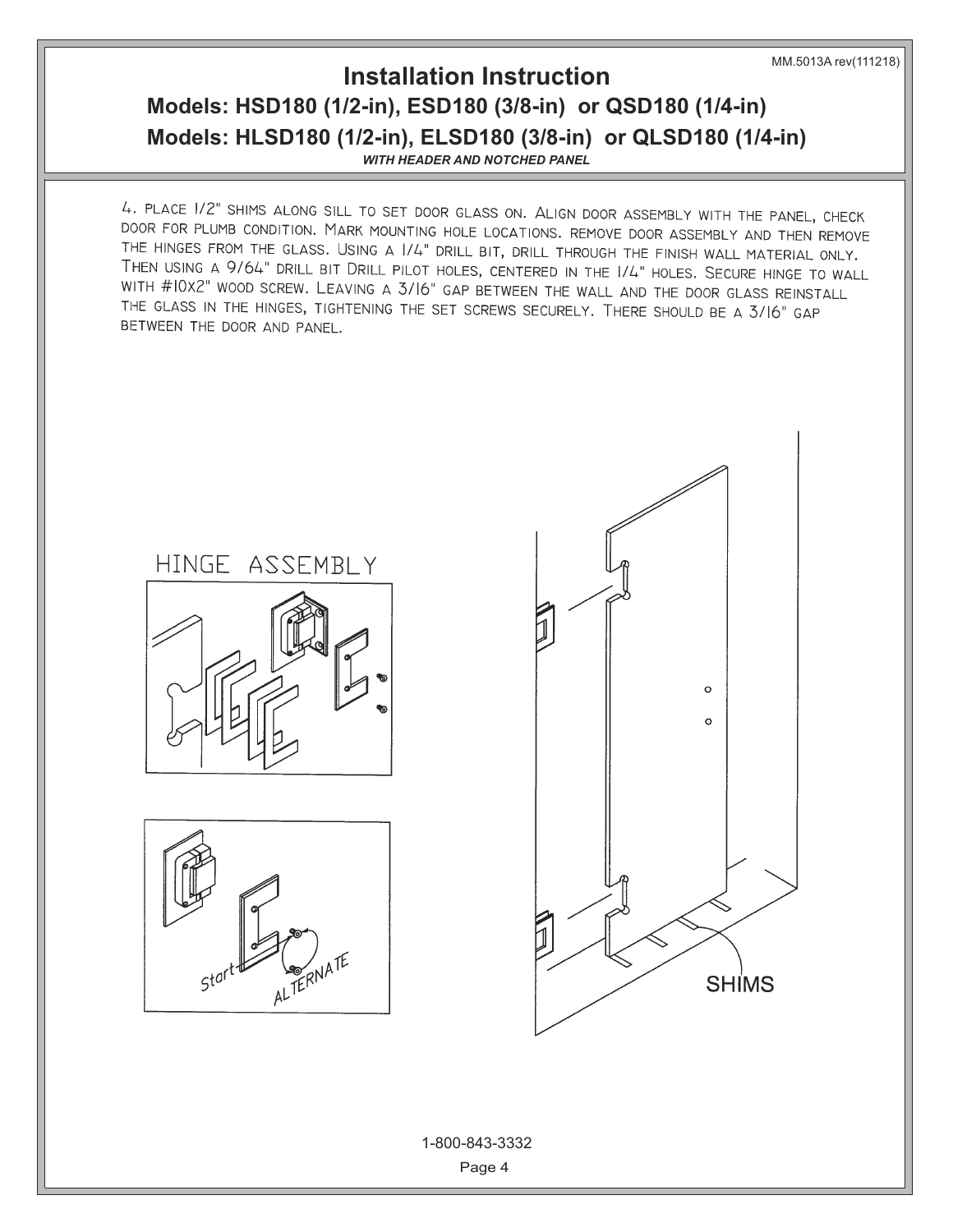